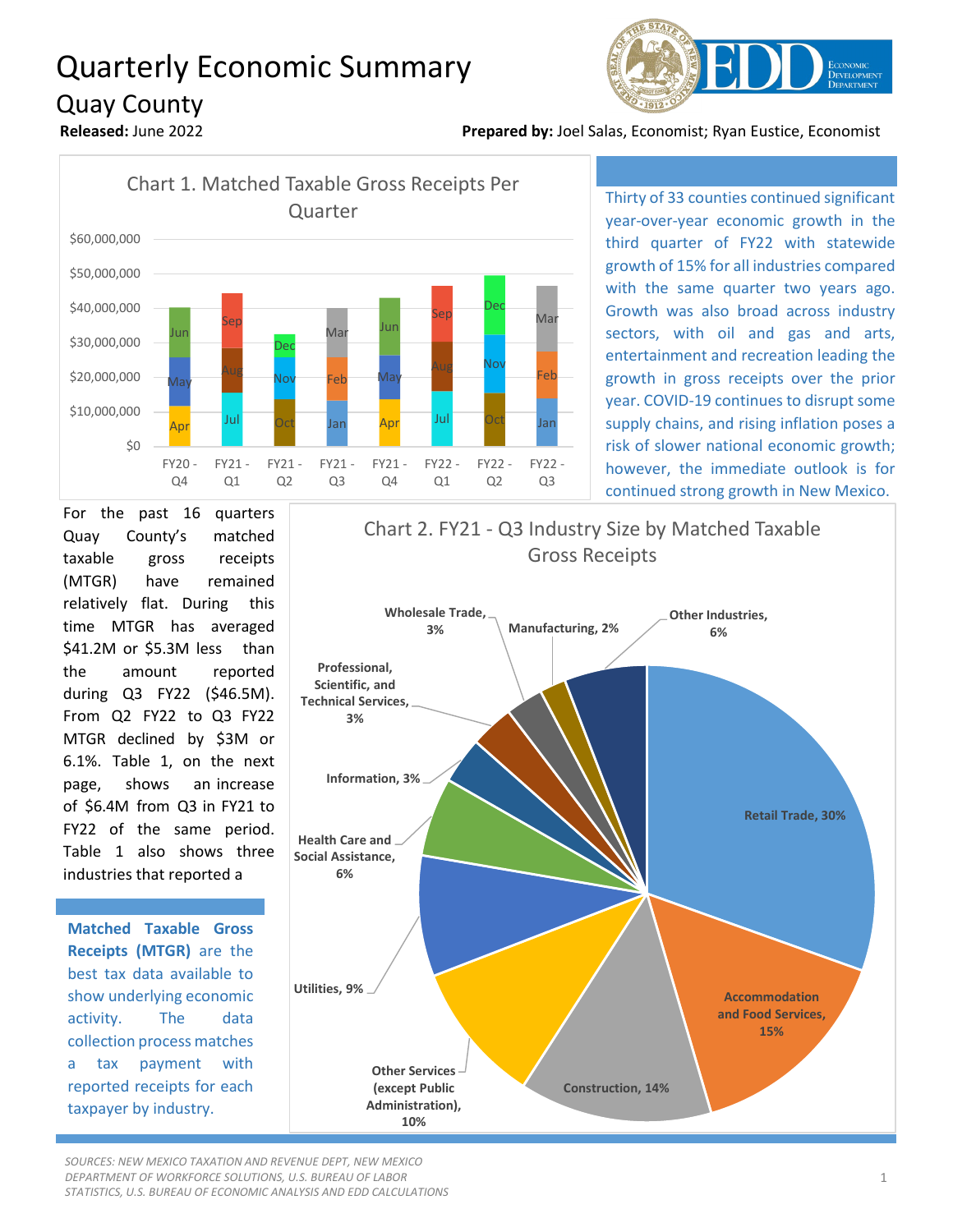## Quarterly Economic Summary Quay County



| Table 1. FY22 - Q3 Matched Taxable Gross Receipts by Industry |                  |            |                   |             |              |              |                 |        |
|---------------------------------------------------------------|------------------|------------|-------------------|-------------|--------------|--------------|-----------------|--------|
| <b>Industries</b>                                             | <b>FY22 - Q3</b> |            | <b>YOY Growth</b> |             | YOY % Change |              | 2-Year % Change |        |
| Accommodation and Food Services                               | \$               | 6,947,682  | \$                | 2,163,890   |              | 45%          |                 | 52%    |
| Administrative/Support & Waste Management/Remediation         |                  | 552,516    | Ŝ.                | 193,330     |              | 54%          |                 | 58%    |
| Agriculture, Forestry, Fishing, and Hunting                   |                  | 195,209    | Ŝ.                | 68,309      |              | 54%          |                 | 168%   |
| Arts, Entertainment, and Recreation                           |                  | 44,152     | Ŝ                 | 29,478      |              | 201%         |                 | $-22%$ |
| Construction                                                  |                  | 6,317,250  | S                 | (415, 423)  |              | $-6%$        |                 | 3%     |
| <b>Educational Services</b>                                   |                  | 23,546     | S                 | (6, 917)    |              | $-23%$       |                 | 292%   |
| Finance and Insurance                                         |                  | 166,885    | S                 | 29,376      |              | 21%          |                 | $-7%$  |
| <b>Health Care and Social Assistance</b>                      |                  | 2,586,146  | S                 | 1,000,611   |              | 63%          |                 | 27%    |
| Information                                                   |                  | 1,521,766  | s                 | 418,489     |              | 38%          |                 | $-33%$ |
| Management of Companies and Enterprises                       |                  | 7,222      | Ŝ                 | $7,222$ N/A |              |              | N/A             |        |
| Manufacturing                                                 |                  | 860,076    | Ŝ.                | (14, 803)   |              | $-2%$        |                 | $-34%$ |
| Mining, Quarrying, and Oil and Gas Extraction                 |                  | 10,699     | Ŝ                 | (55, 843)   |              | $-84\%$ N/A  |                 |        |
| Other Services (except Public Administration)                 |                  | 4,651,935  | S                 | 974,583     |              | 27%          |                 | 39%    |
| Professional, Scientific, and Technical Services              |                  | 1,432,399  | S                 | 265,575     |              | 23%          |                 | 52%    |
| <b>Public Administration</b>                                  |                  |            |                   | (7, 122)    |              | $-100\%$ N/A |                 |        |
| Real Estate and Rental and Leasing                            |                  | 507,514    | Ŝ.                | (121, 192)  |              | $-19%$       |                 | $-5%$  |
| <b>Retail Trade</b>                                           |                  | 14,115,542 | S                 | 1,395,164   |              | 11%          |                 | 54%    |
| <b>Transportation and Warehousing</b>                         |                  | 397,939    | S                 | (952, 781)  |              | $-71%$       |                 | $-17%$ |
| Unclassified Establishments                                   |                  | 803,990    | S                 | 749,489     |              | 1375%        |                 | $-2%$  |
| Utilities                                                     |                  | 3,962,739  | S                 | (96, 349)   |              | $-2%$        |                 | 38%    |
| <b>Wholesale Trade</b>                                        | \$               | 1,226,553  |                   | 644,846     |              | 111%         |                 | 153%   |
| <b>All Industries</b>                                         | Ś.               | 46,532,118 | S                 | 6,399,584   |              | 16%          |                 | 30%    |

year-over-year (YOY) increase that was greater than \$1M. The largest increase came from the accommodation and food services industry, which posted a YOY increase of \$2.16M or 45%. The largest decline came from the transportation and warehousing industry which posted a YOY decline of \$952K.

Gross receipts tax (GRT) revenue collections decreased by \$50K, or 6.6%, from Q2 FY22 to Q3 FY22, shown in Chart 4. The amount collected during Q3 FY22 (\$711K) is \$26K less than the eight-quarter average.



*SOURCES: NEW MEXICO TAXATION AND REVENUE DEPT, NEW MEXICO DEPARTMENT OF WORKFORCE SOLUTIONS, U.S. BUREAU OF LABOR STATISTICS, U.S. BUREAU OF ECONOMIC ANALYSIS AND EDD CALCULATIONS*